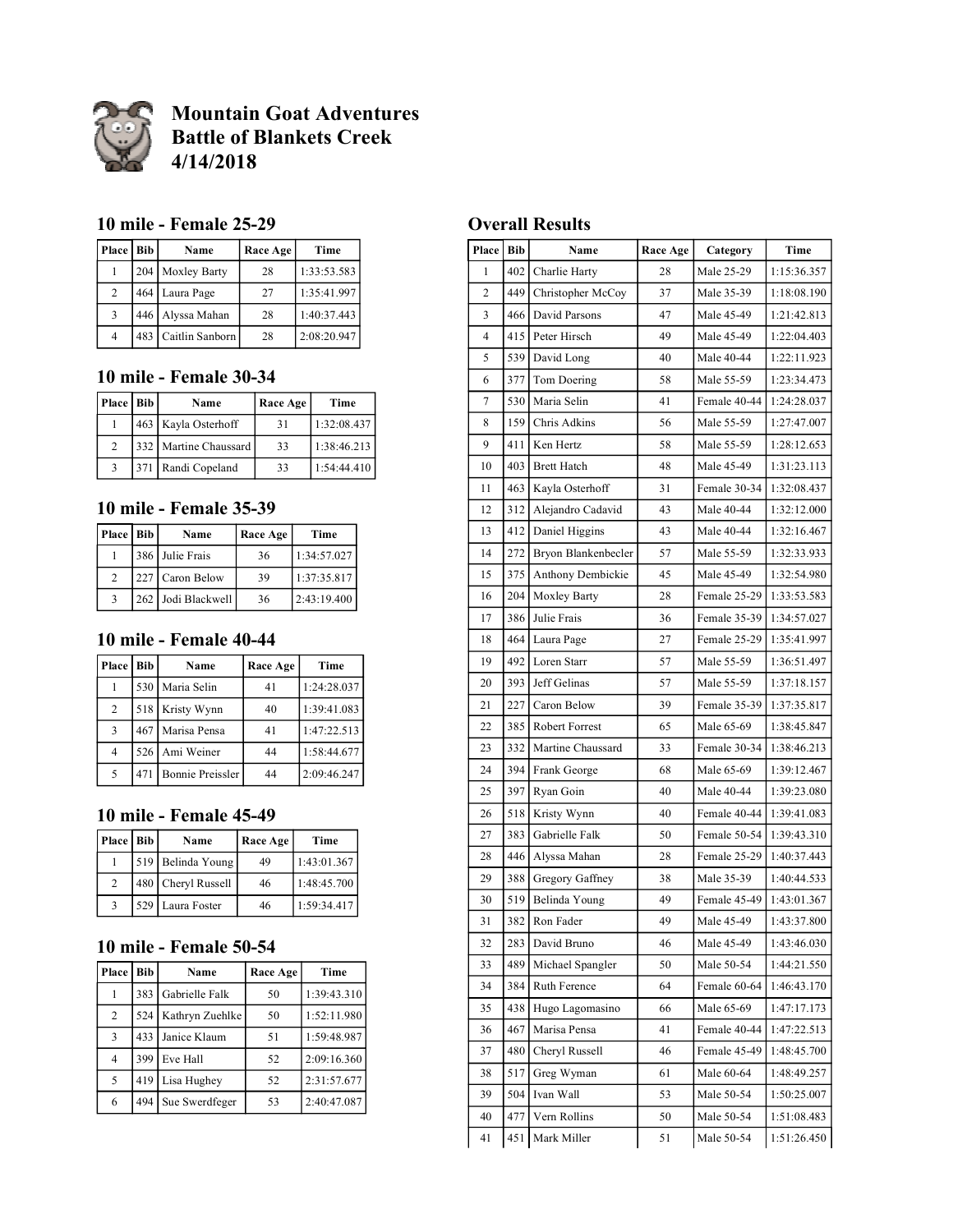### **10 mile - Female 55-59**

| Place   Bib | Name             | <b>Race Age</b> | Time        |
|-------------|------------------|-----------------|-------------|
|             | 421 Wendy Ingram | 59              | 2:11:15.857 |
| 2           | 486 Beth Shafer  | 57              | 2:31:40.740 |
|             | 487 Dawn Silver  | 55              | 2:40:47.013 |

## **10 mile - Female 60-64**

| Place   Bib | Name             | Race Age | Time        |
|-------------|------------------|----------|-------------|
|             | 384 Ruth Ference | 64       | 1:46:43.170 |

#### **10 mile - Male 25-29**

| Place   Bib | Name              | Race Age | Time        |
|-------------|-------------------|----------|-------------|
|             | 402 Charlie Harty | 28       | 1:15:36.357 |

# **10 mile - Male 35-39**

| Place   Bib    | Name                  | Race Age | Time        |
|----------------|-----------------------|----------|-------------|
|                | 449 Christopher McCoy | 37       | 1:18:08.190 |
| $\mathfrak{D}$ | 388 Gregory Gaffney   | 38       | 1:40:44.533 |
|                | 392 David Gayton      | 35       | 2:10:56.007 |

# **10 mile - Male 40-44**

| Place          | <b>Bib</b> | Name               | Race Age | Time        |
|----------------|------------|--------------------|----------|-------------|
|                |            | 539 David Long     | 40       | 1:22:11.923 |
| $\overline{2}$ | 312        | Alejandro Cadavid  | 43       | 1:32:12.000 |
| $\mathbf{3}$   |            | 412 Daniel Higgins | 43       | 1:32:16.467 |
| $\overline{4}$ | 397        | Ryan Goin          | 40       | 1:39:23.080 |
| 5              | 497        | Steven Tomlinson   | 44       | 2:12:24.243 |

## **10 mile - Male 45-49**

| Place | <b>Bib</b> | Name               | Race Age | Time        |
|-------|------------|--------------------|----------|-------------|
|       |            | 466 David Parsons  | 47       | 1:21:42.813 |
| 2     |            | 415 Peter Hirsch   | 49       | 1:22:04.403 |
| 3     | 403        | <b>Brett Hatch</b> | 48       | 1:31:23.113 |
| 4     | 375        | Anthony Dembickie  | 45       | 1:32:54.980 |
| 5     | 382        | Ron Fader          | 49       | 1:43:37.800 |
| 6     | 283        | David Bruno        | 46       | 1:43:46.030 |

## **10 mile - Male 50-54**

| Place          | Bib | Name              | Race Age | Time        |
|----------------|-----|-------------------|----------|-------------|
|                | 489 | Michael Spangler  | 50       | 1:44:21.550 |
| $\overline{2}$ | 504 | Ivan Wall         | 53       | 1:50:25.007 |
| $\overline{3}$ | 477 | Vern Rollins      | 50       | 1:51:08.483 |
| 4              | 451 | Mark Miller       | 51       | 1:51:26.450 |
| 5              | 474 | <b>Scott Reed</b> | 50       | 1:54:47.277 |
| 6              | 321 | Kevin Chalk       | 52       | 2:10:52.543 |
| 7              | 400 | Rick Hall         | 52       | 2:40:33.110 |

| Place | <b>Bib</b> | Name                    | Race Age | Category     | Time        |
|-------|------------|-------------------------|----------|--------------|-------------|
| 42    | 524        | Kathryn Zuehlke         | 50       | Female 50-54 | 1:52:11.980 |
| 43    | 301        | <b>Scott Bushey</b>     | 55       | Male 55-59   | 1:52:27.543 |
| 44    | 371        | Randi Copeland          | 33       | Female 30-34 | 1:54:44.410 |
| 45    | 474        | Scott Reed              | 50       | Male 50-54   | 1:54:47.277 |
| 46    | 509        | Jay Whitney             | 61       | Male 60-64   | 1:58:11.640 |
| 47    | 526        | Ami Weiner              | 44       | Female 40-44 | 1:58:44.677 |
| 48    | 529        | Laura Foster            | 46       | Female 45-49 | 1:59:34.417 |
| 49    | 433        | Janice Klaum            | 51       | Female 50-54 | 1:59:48.987 |
| 50    | 458        | George Myers            | 59       | Male 55-59   | 2:01:12.697 |
| 51    | 417        | <b>Bob Huber</b>        | 62       | Male 60-64   | 2:04:32.423 |
| 52    | 461        | Chuck Naylor            | 57       | Male 55-59   | 2:05:22.830 |
| 53    | 483        | Caitlin Sanborn         | 28       | Female 25-29 | 2:08:20.947 |
| 54    | 399        | Eve Hall                | 52       | Female 50-54 | 2:09:16.360 |
| 55    | 471        | <b>Bonnie Preissler</b> | 44       | Female 40-44 | 2:09:46.247 |
| 56    | 321        | Kevin Chalk             | 52       | Male 50-54   | 2:10:52.543 |
| 57    | 392        | David Gayton            | 35       | Male 35-39   | 2:10:56.007 |
| 58    | 421        | Wendy Ingram            | 59       | Female 55-59 | 2:11:15.857 |
| 59    | 497        | Steven Tomlinson        | 44       | Male 40-44   | 2:12:24.243 |
| 60    | 486        | <b>Beth Shafer</b>      | 57       | Female 55-59 | 2:31:40.740 |
| 61    | 419        | Lisa Hughey             | 52       | Female 50-54 | 2:31:57.677 |
| 62    | 400        | <b>Rick Hall</b>        | 52       | Male 50-54   | 2:40:33.110 |
| 63    | 487        | Dawn Silver             | 55       | Female 55-59 | 2:40:47.013 |
| 64    | 494        | Sue Swerdfeger          | 53       | Female 50-54 | 2:40:47.087 |
| 65    | 262        | Jodi Blackwell          | 36       | Female 35-39 | 2:43:19.400 |